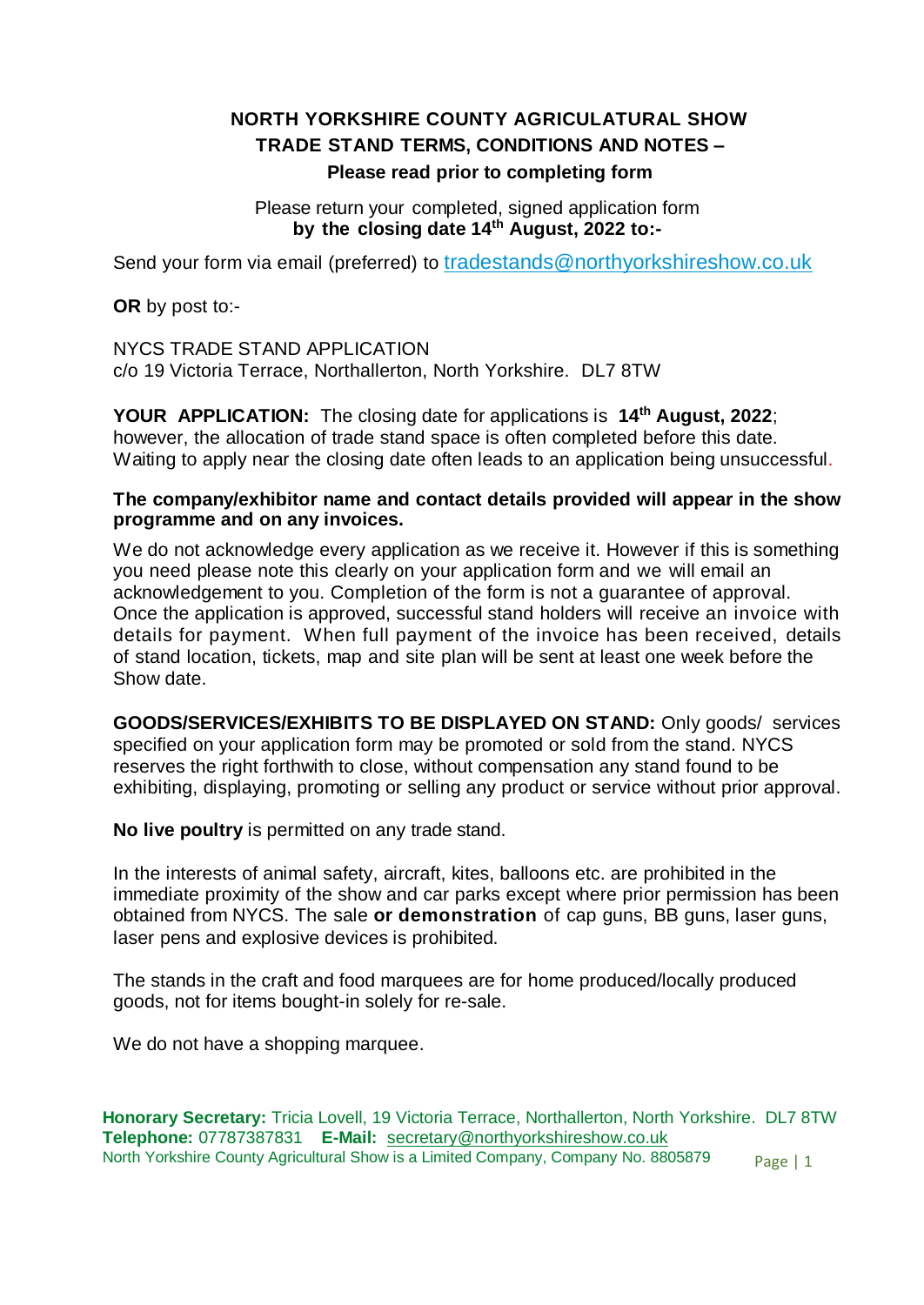NYCS requires that where stand holders provide or sell food and drink that their business is registered with their local authority and provide their Food Hygiene Rating scheme rating. Traders must be rated 3 or above. The hygiene rating certificate **MUST be displayed on the stand.**

**THE SHOW FIELD -** Otterington Hall, South Otterington, Northallerton, DL7 9HW

The show field will be open for setting up from Friday  $9<sup>th</sup>$  September, 2022 at noon. The food and craft marquees will be open for setting up from Saturday 10<sup>th</sup> September, 2022 at noon.

There will be a security presence on the show field on Friday, Saturday and Sunday evenings only, however NYCS will not be held responsible for the security of your exhibit whilst on the Showground.

Stands will be pegged and stand holders may not move these pegs or occupy space outside the space they have booked. It is the responsibility of the stand holder to check the stand number before unloading to ensure that exhibits are placed on the stand allocated to them. NYCS will not be held responsible for stands erected in the wrong location.

The First Aid point will be clearly identified on the show field and on maps and in programmes.

s

Care and consideration should be demonstrated by the drivers of all vehicles when the show is open to the public particularly in crowded public areas and when livestock and horses are moving or visible. A standpipe point is available on the show field for fresh water.

**YOUR STAND:** Please tell us where your preferred stand location would be, either on the field or within the marquee and we will try to accommodate this.

NYCS cannot be responsible for any loss or damage to any trade stand or exhibit. All st and holders must have full, valid insurance including public liability insurance and a copy of the certificate should be sent after payment is made for the trade stand and will be held on file by NYCS; **the certificate MUST also be made available to the organisers on the day of the Show**.

Traders are required to carry out their own fire and risk assessments as these apply to that trade stand space including. This includes, if appropriate, a Written Scheme of Examination if a compressed gas appliance operating at greater than 250 bar litres is to be used and is not otherwise exempt. A copy of your **Risk Assessment must be available for inspection by the organisers on the day of the Show.**

All stands are to be complete and vehicles moved away by **8.30 a.m. on the morning of the show.** Late arrivals will not be allowed onto the show field. Vehicles are not permitted to move on the showground during opening hours

Page | 2 **Honorary Secretary:** Tricia Lovell, 19 Victoria Terrace, Northallerton, North Yorkshire. DL7 8TW **Telephone:** 07787387831 **E-Mail:** [secretary@northyorkshireshow.co.uk](mailto:secretary@northyorkshireshow.co.uk) North Yorkshire County Agricultural Show is a Limited Company, Company No. 8805879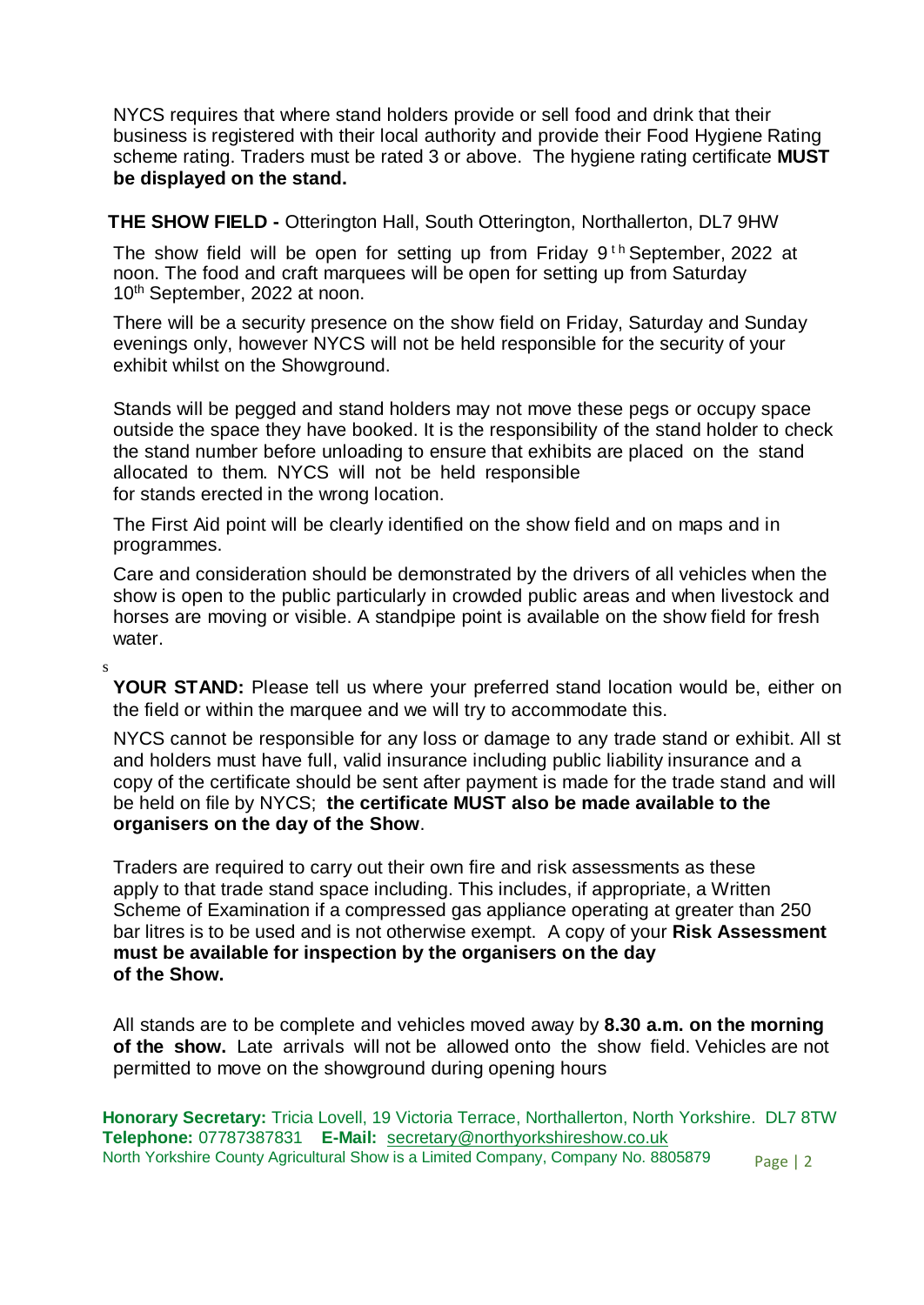When erecting a static or moveable display, stand holders must ensure it is secure, as failure to do so will render the display liable and subject to removal from the show. Stand holders are responsible for the full reinstatement of their site to the show's satisfaction, otherwise the show reserves the right to have the work undertaken and charged to the exhibitor. All holes from posts or structures must be filled in and reinstated.

NYCS operates a "Waste" policy therefore it is the responsibility of each trade stand holder to dispose of ALL waste/rubbish that is generated. Rubbish **MUST NOT** be left on the trade stand pitch. Please remember this field will be grazed by stock when the show is over.

There is no electricity on the field, so please bring your own generator if required and chairs and tables. 1.8m (6ft) Tables can be hired from NYCS for the **food and craft marquees only** at a cost of **£6.00 each.**

Electrical equipment is the responsibility of the stand holders who must ensure that all the statutory visual and technical inspections are carried out at the prescribed intervals. Cables must either be buried or guarded in a manner to prevent persons tripping or causing injury to themselves.

All staging and penning to be constructed so as to eliminate the risk of collapse and not to have any sharp edges or protrusions, which could possibly cause injury. No guy ropes or other equipment are to be left in such a manner likely to cause an injury, accident or trip hazard.

**The cost of the stand is £25 per metre frontage (sold only in full metres)** and the minimum size is 4m x 4m (£100) for trade stands and 2m x 2m (£50) within the craft and food marquees. Please note that the depth measurement cannot exceed the frontage measurement. **The cost of a stand for a catering unit is £450.**

Sub-letting of stand space is not allowed under any circumstances.

For the enjoyment of our visitors and customers, all stands must be open and staffed throughout the show day. Stand holders may not close or dismantle any part of their stands until 5.00 p.m. on the day of show.

Stand holders must not play music, use PA systems or make any other noise at a level which will cause annoyance to adjoining stand holders.

**THE SITE MUST BE CLEARED BY 5.00 p.m. ON MONDAY 12th September.** Any exhibits remaining on site after this time will be disposed of.

Site allocation is entirely at NYCS's discretion, although we will make every effort to meet requests from stand holders. The Society reserves the right to re-position any stand at any time before and during the Show. Accordingly the allocation of a stand number or description of a particular position on the plan is subject to alteration. NYCS may make changes in the layout of the show before show day for any reason.